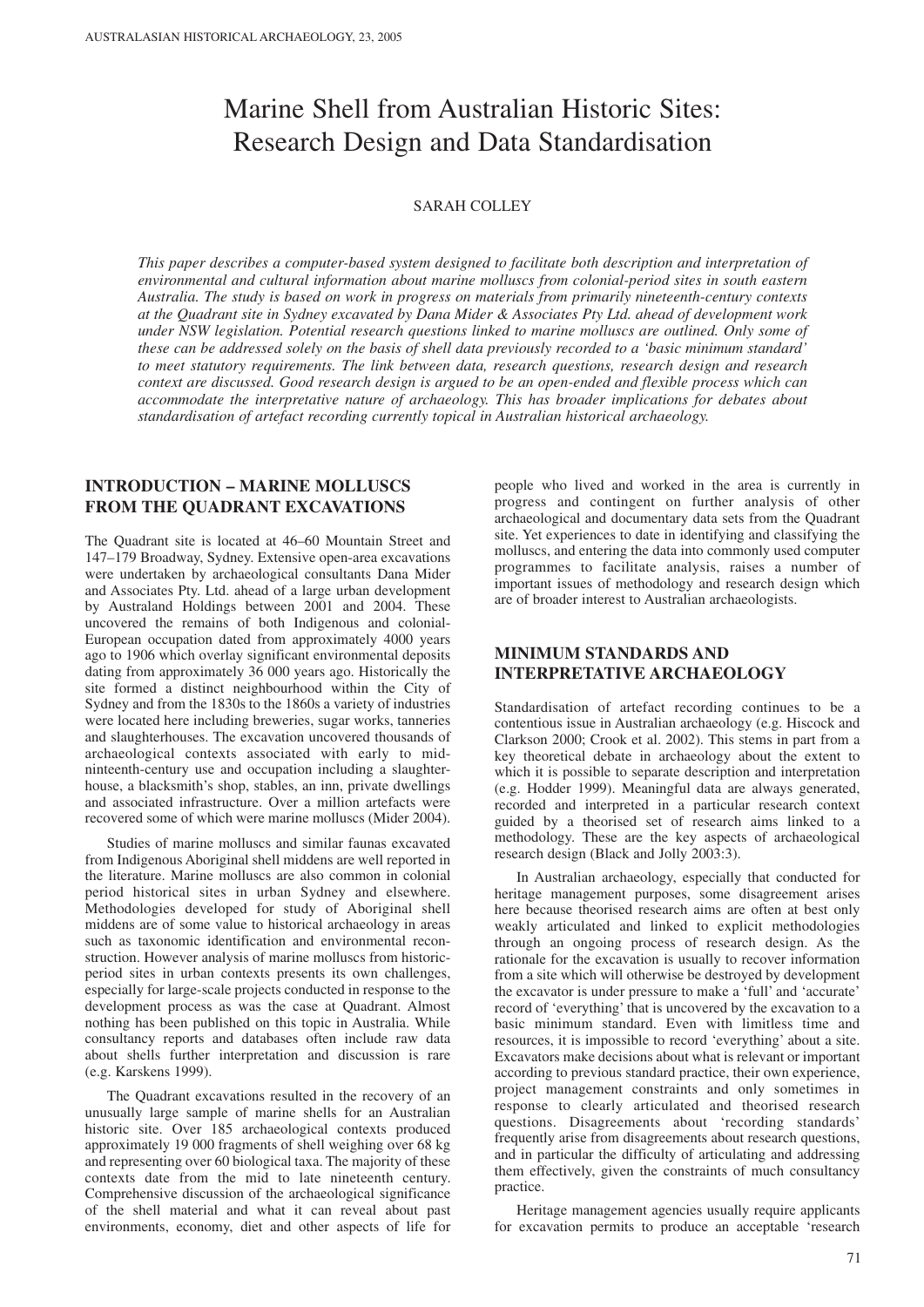design' as part of the approval process at the start of an excavation (see for example discussion of archaeological research design presented by the NSW Heritage Office at http://www.heritage.nsw.gov.au). Such documents typically describe the research potential of the site, linked to previous documentary and archaeological research, and set out a clear set of intended excavation procedures to recover information relevant to a generalised set of research questions or themes. In principle these conditions also apply to post-excavation analysis of any artefacts and other finds recovered from the dig. However research design documents presented in support of an excavation permit application at the start of a project are rarely able to set out a detailed research framework for postexcavation recording and analysis for very good reasons.

While Australian heritage agencies demand 'research designs' from those applying for excavation permits these documents should more accurately be described as 'initial research proposals'. Good research design, in common with project management, is an intelligent and conscious process which develops and changes as the project proceeds depending on what is found and the resources which are available. It is rarely if ever possible to predict exactly what will be found by an excavation before it starts. On-site fieldwork decisions are contingent on what arises as the excavation continues. Field methodology needs to be flexible enough to accommodate change. These conditions also apply to post-excavation analysis of artefacts and other materials. What *should* be recorded about artefacts and other finds (i.e. the 'minimum standard' of recording) is partly contingent on the way the site was excavated and the interpretation placed on the excavated features from which they derive. At the same time the interpretation of excavated contexts (e.g. dates, function) are often contingent on analysis and interpretation of the artefacts. Hodder (1999:33) has discussed these elements of the archaeological process in terms of a hermeneutic circle or spiral. In such circumstances attempting to dictate detailed 'minimum standards' for artefacts analysis at the very start of an excavation project, especially for large and complex sites of the kind commonly found in colonial period urban Sydney, is difficult if not impossible.

Most published discussion of post-excavation analysis has concerned common artefact types found on Australian historical sites such as ceramics and glass, building materials, metal objects and personal items such as buttons, clay pipes, ornaments etc (e.g. Casey 1999, Casella 2001). There has been almost no discussion of 'biological' or 'environmental' materials such as bone, shell, plants remains etc. which raise slightly different challenges. Work conducted to date on identification and computer coding of marine molluscs from the Quadrant excavation will be used to discuss some of these broader issues.

# **THE QUADRANT CODING SYSTEM FOR MARINE MOLLUCS**

As is usual practice for these kinds of projects, remains of marine molluscs and other small marine animals with hard exoskeletons (e.g. barnacles, corals) were initially sorted from the excavated archaeological deposits by members of the Quadrant post-excavation team and bagged together as 'shell' for further specialist identification and analysis. Land snails and chicken egg shells were also placed in the 'shell' bags by the sorters.

The 'shell' was identified and manually recorded onto datasheets by members of the Quadrant post-excavation team under the direction and supervision of Dominic Steele. The data were subsequently re-coded and entered into a relational database system by the current author to facilitate further analysis which is currently in progress.

While the initial manual recording and identification of the shells was generally internally consistent it was necessary to clarify terminology and standardise recording for computerised data entry. Records for chicken egg shell and land snails were removed from the 'shell' dataset and dealt with separately as they require a different interpretative approach. Although the manual recording system provided coding and separate columns to enter data about shell fragmentation and condition, in many cases the recorder had ignored these in favour of their own freehand comments in the 'Notes' field, which required translation and recoding into the new system. The manually recorded data for scientific and common names of shells contained numerous spelling mistakes and duplicated and/or ambiguous codes. Further research of scientific literature was necessary to clarify taxonomic identifications and standardise spelling and terminology.

Entering information about molluscs into a computer database for archaeological analysis requires the creation of a workable coding system linked to archaeologically meaningful categories. Scientific taxonomic nomenclature based on evolutionary relationships (e.g. Family, genus, species) forms a useful starting point for cataloguing zoological materials from archaeological sites and is essential for making non-cultural inferences, for example about past environments. However it is also necessary to categorise archaeological samples using cultural typologies which both reflect the nature of the samples themselves and which allow cultural inferences to be made.

Attenbrow (1992) discusses issues raised by the identification and taxonomic classification of marine shell from Australian archaeological sites. It is not possible to identify every shell fragment to genus and species due to preservation, fragmentation and the large number of shell species typically present in Australian waters. In many cases it is only possible to identify archaeological shell to Family or to an even higher taxonomic levels (e.g. Class). Scientific nomenclature of marine molluscs is subject to frequent review and change so that books, papers and internet sites can use different names for the same shell depending on their date of publication. This makes standardisation difficult. The simplest solution is to make clear reference to dated publications on which particular nomenclature is based. In this case nomenclature follows Macpherson and Gabriel (1962), Bennett (1992), Jansen (1995) and Attenbrow (1992, 2002).

When discussing marine mollusc shells from Australian archaeological sites it also makes sense to use common names as well as scientific ones to aid both interpretation and readability. People who eat 'shellfish' (i.e. the animals inside the marine mollusc shells) have their own names for them whether expressed in English, an Indigenous or some other language. Historical documents also refer to shells by common names depending on the context. Public audiences also understand common names for shellfish (e.g. oysters, mussels, pipis) while few people relate to or understand scientific nomenclature for taxa.

Common names do not map accurately onto scientific names and they cannot be used as unique and accurate identifiers of shell types for archaeological analysis without further careful definition. While some mollusc species have several common names, others have none. Some common names refer to culturally defined groups or classes of shells rather than to scientifically described taxonomic categories such as family, genus or species. It can make sense to devise cultural typologies for shellfish which more accurately reflect the way people may have used and collected them. The Quadrant shells were identified as far as possible to genus and species, but for some analyses it makes more sense to group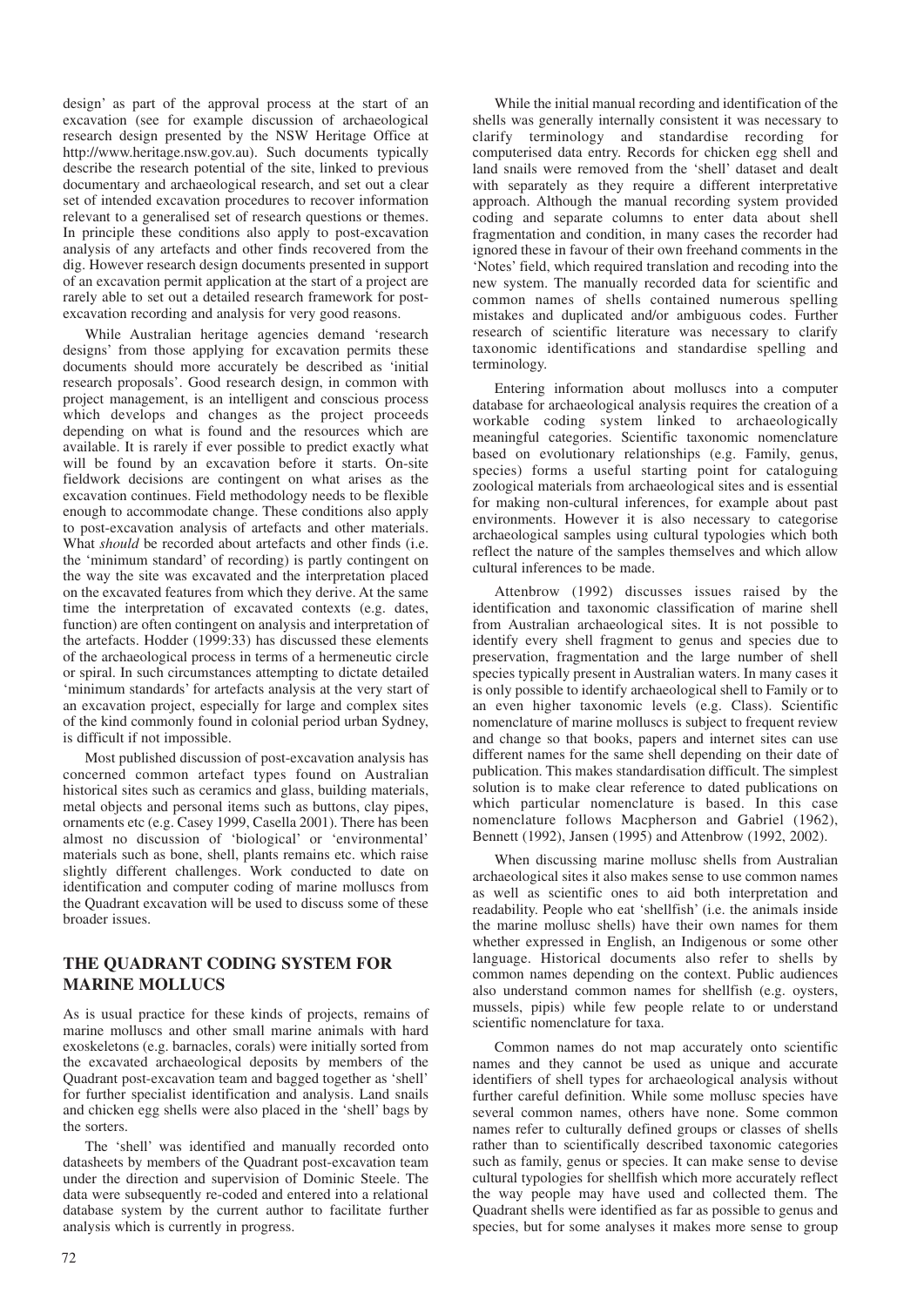these into larger categories. For example the people who collected top shells (*Family Trochidae*) may not have cared what species they were. Another example of the value of using looser culturally defined categories in some circumstances is that many of the shells at Quadrant could only be identified to a general group. While Sydney rock oyster (*Saccostrea cucullata*) was very common in the samples, examples of mud oyster (*Ostrea angasi*) were also recorded. However a large quantity of shell could only be identified as 'oyster' which could be either species. So using the broad category of 'oyster' is necessary for discussing some aspects of the data in a meaningful way.

For the Quadrant materials a series of codes and labels were devised to facilitate data entry, database queries and the production of tables and reports which meet the requirements of efficiency, accuracy, flexibility and readability without compromising the recovery of either scientific nomenclature or cultural information. The coding system contains elements of both description and interpretation which has implications for research design as discussed further below.

The key field is a 6–8 letter *Shell Taxon Code* which can be linked to the more reader-friendly *Shell Taxon Label* and other forms of scientific and common nomenclature using the database features. Short alpha-numeric codes are commonly used to enter archaeological data into computer programmes for analysis. Short codes are particularly useful for recording biological materials (bones, shells, plant remains etc.) which are usually categorised into scientifically described taxa many of which have long and complex names with spelling and punctuation that is unfamiliar to non-experts. Common names for biological materials can also be lengthy and, as explained above, the same taxon can have several different scientific and common names. Entering data using short codes saves time and effort, reduces the possibility of spelling and typographic errors and promotes standardisation and consistency.

Current database software (e.g. FileMaker Pro) allows drop down menus to be set up for data entry. In principle this sounds like a good idea because the person entering the data can select from a range of options without having to type codes or names using a keyboard thus eliminating spelling and punctuation errors and other inconsistencies. However this system of data entry, while technically possible, is not very practical for recording marine shells from Australian sites because of the large number of taxa with long and complex names which may need to be accommodated in any data entry layout on a computer screen. For example over sixty different marine mollusc and related taxa codes were needed to record the Quadrant samples (Table 3).

While is may be technically possible to create a data entry layout with drop down menus for all these values, experience shows it is quicker and easier to enter the data manually on a programme such as Microsoft Excel using short letter codes. Data can then be moved into a database programme for further analysis. The database is used to automatically translate the short-letter codes into more reader-friendly and intuitive labels which are easier to work with. This system was used for recording the Quadrant shell data.

## **OVERVIEW OF THE SHELL DATABASE STRUCTURE**

Separate database tables were created to record information about archaeological shells from each context at the site (SHELLDATA) and to hold further information about each taxon identified (SHELLTAXA) which was variably descriptive and/or interpretative. SHELLDATA was linked to SHELLTAXA using the key field Shell Taxon Code. The key

field Context can be used to link the shell data to relevant information held in other databases. Tables 1 and 2 summarise the fields in the two database structures. Only those fields which require further comment are discussed here.

**Table 1: Index of data fields in the SHELLDATA table.**

| Label                     | <b>Brief Explanation</b>                                                                                                                                                                           |
|---------------------------|----------------------------------------------------------------------------------------------------------------------------------------------------------------------------------------------------|
| DBID                      | A unique record number for each mollusc<br>shell fragment or group of similar<br>fragments entered into the database.                                                                              |
| Context                   | Unique context number for each<br>separately recorded stratigraphic feature.<br>Cross-links to other archaeological<br>context information.                                                        |
| Quad                      | Grided excavation square applicable to<br>some contexts within structures.                                                                                                                         |
| ShellTaxonCode            | A unique 6–8 letter code for each<br>individually identified mollusc or other<br>animal, based on biological taxa. Cross-<br>links to other information about shells in<br>the SHELLTAXA database. |
| <b>ShellFragmentCount</b> | The number of shell fragments in each<br>record.                                                                                                                                                   |
| ShellWeight               | Total weight of shell in each record in<br>grammes.                                                                                                                                                |
| ShellCondition            | Records presence and or extent of<br>burning, erosion, fragmentation, use of<br>shell in mortar and if the shell has been<br>pierced or drilled.                                                   |
| <b>Notes</b>              | Other interpretative information.                                                                                                                                                                  |

**Table 2: Index of data fields in the SHELLTAXA table.**

| Label                             | <b>Brief Explanation</b>                                                                                                                                                                    |
|-----------------------------------|---------------------------------------------------------------------------------------------------------------------------------------------------------------------------------------------|
| ShellTaxonCode                    | A unique 6–8 letter code for each<br>individually identified mollusc or other<br>animal, based on biological taxa. Cross-<br>links to other information about shells in<br>SHELLDATA table. |
| ShellTaxonLabel                   | An interpretative label for each Shell<br>Taxon Code based on a combination of<br>scientific and common name, used to<br>generate 'readable' tables and reports.                            |
| ShellClassFamily                  | Biological Class and or Family as<br>applicable.                                                                                                                                            |
| <b>ShellGenusSpecies</b>          | Genus and or Species as applicable                                                                                                                                                          |
| ShellTaxonGroup                   | Allows molluscs and other faunas to be<br>grouped by Family or other comparable<br>category. Label based on common names.                                                                   |
| ShellBodyShape                    | Describes the structural form of each<br>shell (e.g. chiton, gastropod or bivalve).                                                                                                         |
| ShellSydneyFrequency              | Frequency of molluscs etc. in Sydney<br>Aboriginal shell middens as recorded by<br>Attenbrow (1992).                                                                                        |
| ShellEdibility                    | An interpretation of edibility.                                                                                                                                                             |
| ShellGeographical<br>Distribution | Local to Sydney or likely to be imported.                                                                                                                                                   |

## **Shell Taxon Code** (Table 3)

A unique four to six letter code for each 'taxon' of mollusc or other type of material e.g. coral, barnacle, unidentified shell. The upper case shorthand code makes manual data entry more efficient. The code is devised using rules which allow new codes to be generated for additional types of mollusc. For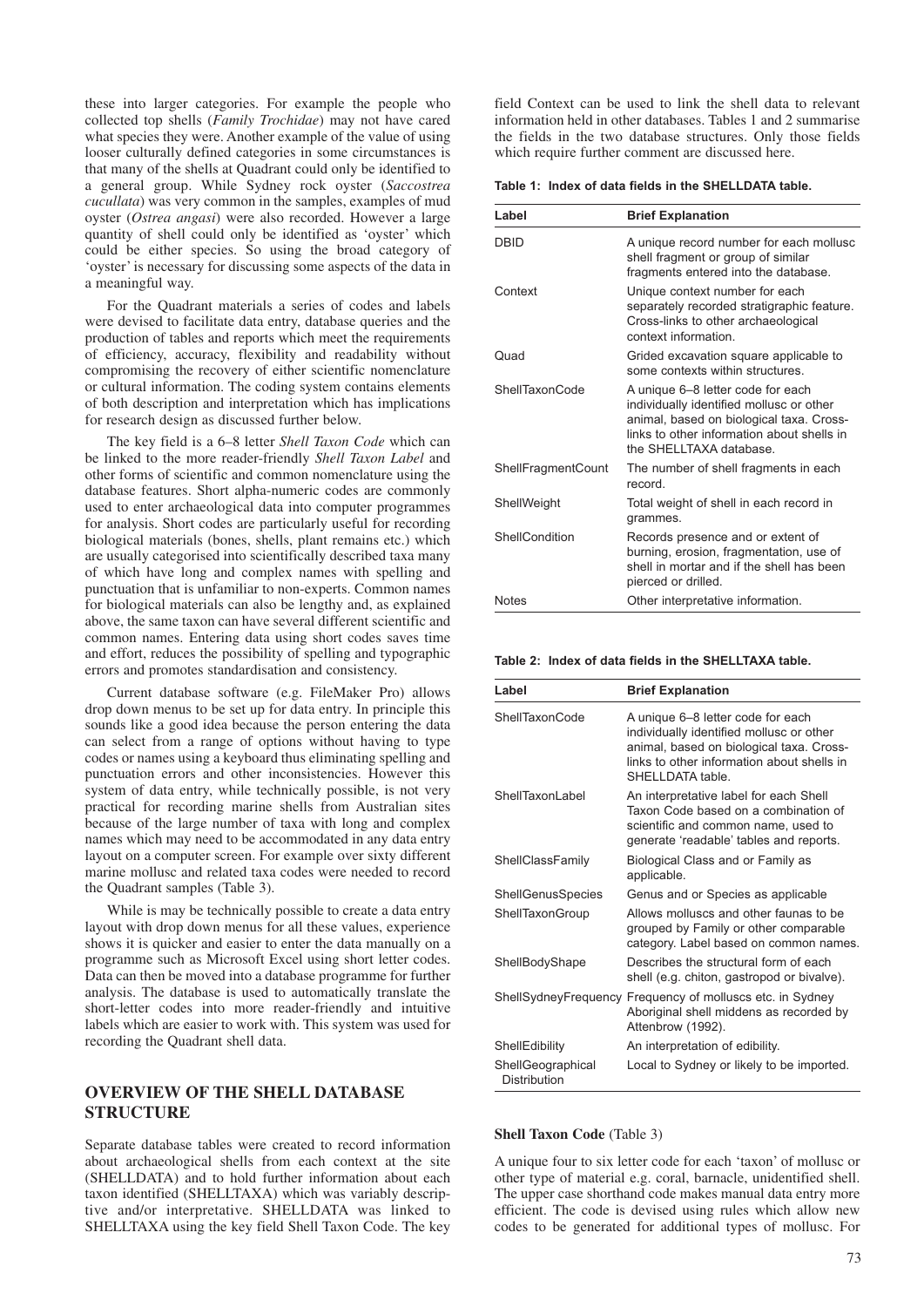molluscs identified to both Genus and Species the ideal is to use the first two letters of the Genus followed by the first two letters of the species, for example:

Scutus antipodes (false limpet) SCAN Bankivia fasciata (banded kelp shell) BAFA

In case of duplication further letters from the species name are added:

Austrocochlea constricta (ribbed top shell) AUCONS Austrocochlea concamerata (top shell) AUCONC Austromactra contraria (pipi-like shell) AUCONT

For molluscs identified to Family only the first two letters are 'FA' (Family) followed ideally by the first two or three letters of the family name. In case of duplication additional letters from the family name are used:

Family Cassisidae (helmet shell) FACAS Family Cancellariidae (cancellarias) FACAN Family Conidae (cone shell) FACO

For other types of animals and categories of material the codes are intuitive (see Table 3).

| Table 3: Shell Taxon Codes and Shell Taxon Labels. |  |  |  |  |  |  |  |
|----------------------------------------------------|--|--|--|--|--|--|--|
|----------------------------------------------------|--|--|--|--|--|--|--|

| <b>Shell Taxon</b><br>Code | <b>Shell Taxon Label</b>                      |
|----------------------------|-----------------------------------------------|
| ANTR                       | Anadara trapezia (mud ark, Sydney cockle)     |
| <b>AUCONC</b>              | Austrocochlea concamerata (top shell)         |
| AUCONS                     | Austrocochlea constricta (ribbed top shell)   |
| <b>AUCONT</b>              | Austromactra contraria (pipi-like shell)      |
| auni                       | Austrolima nimbifer (lima)                    |
| AUOB                       | Austrocochlea obtusa (top shells)             |
| <b>BAFA</b>                | Bankivia fasciata (banded kelp shell)         |
| <b>BARNACLE</b>            | <b>Barnacle</b>                               |
| BEAU                       | Bembicium auratum (true periwinkle)           |
| BEHA                       | Bedeva hanleyi (common oyster borer)          |
| BENA                       | Bembicium nanum (true periwinkle)             |
| <b>BESI</b>                | Bellastrea sirius (star shell)                |
| BESP                       | Bembicium sp. (true periwinkle)               |
| BILA                       | Bittium lacertinum (cerith)                   |
| CAAR                       | Calliostoma armillata (jewelled top shell)    |
| CAGR                       | Cancellaria grandosa (grained cancellaria)    |
| CALA                       | Cacozeliana lacertina (cerith)                |
| CASP                       | Cabestana spengleri (triton)                  |
| <b>CHITON</b>              | Class Amphineura (chitons)                    |
| COCO                       | Conuber conica (sand snail)                   |
| <b>CORAL</b>               | Coral                                         |
| COVI                       | Corbula vicaria (basket shell)                |
| CYFR                       | Cypraea friendii (friendly cowrie)            |
| <b>CYMO</b>                | Cypraea moneta (money cowrie)                 |
| <b>DIOR</b>                | Dicathias orbita (cartrut shell, thiad)       |
| <b>FACAN</b>               | Family Cancellariidae (cancellarias)          |
| <b>FACAS</b>               | Family Cassididae (helmet shell)              |
| FACE                       | Family Cerithiidae (ceriths)                  |
| <b>FACO</b>                | Family Conidae (cone shell)                   |
| FACYM                      | Family Cymatiidae (tritons)                   |
| <b>FACYPR</b>              | Family Cypraeidae (cowrie)                    |
| <b>FAEP</b>                | Family Epitoniidae (wentletraps)              |
| FAHA                       | Family Haliotidae (abalones)                  |
| FALIM                      | Family Limidae (limas)                        |
| FALITT                     | Family Littorinidae (true periwinkles)        |
| FAMI                       | Family Mitridae (mitre shell)                 |
| FAMY                       | Family Mytilidae (mussels)                    |
| FANAT                      | Family Naticidae (sand snails)                |
| <b>FANER</b>               | Family Neritidae (periwinkles)                |
| FAOL                       | Family Olividae (olive shell)                 |
| FAOS                       | Family Ostreidae (oysters)                    |
| <b>FAPAT</b>               | Family Patelloididae and Patellidae (limpets) |
| FAPEC                      | Family Pectinidae (scallops)                  |
| <b>FAPYR</b>               | Family Pyramidellidae (pyramid shell)         |
| <b>FASTR</b>               | Family Strombidae (stromb, spider shell)      |
| <b>FATER</b>               | Family Terebridae (auger shells)              |
|                            |                                               |

| <b>Shell Taxon</b><br>Code | <b>Shell Taxon Label</b>                         |
|----------------------------|--------------------------------------------------|
| <b>FATRO</b>               | Family Trochidae (top shells)                    |
| <b>FATUR</b>               | Family Turbinidae (turban shell)                 |
| <b>FAVEN</b>               | Family Veneridae (venus shells)                  |
| <b>FAVOL</b>               | Family Volutidae (volute)                        |
| HARU                       | Haliotis ruber (abalone)                         |
| LISC <sub>.</sub>          | Littorina scabra (true periwinkles)              |
| <b>MISP</b>                | Mitra sp. (mitre shell)                          |
| <b>MOMA</b>                | Morula marginalba (common black oyster eater)    |
| <b>MUSP</b>                | Musculus sp. (mussel)                            |
| <b>MYED</b>                | Mytilus edulis planulatus (common edible mussel) |
| NAUT                       | Nautilus pompilius                               |
| <b>NEAT</b>                | Nerita atramentosa (black nerite)                |
| OSAN                       | Ostrea angasi (mud oyster)                       |
| <b>PAPE</b>                | Patellanax peroni (scaly limpet)                 |
| <b>PECH</b>                | Periglypta cheminitzi (pyramid shell)            |
| PEFU                       | Pecten fumatus (scallops)                        |
| PHLU                       | Phillippia lutea (sundial shell)                 |
| <b>PLDE</b>                | Plebidonax deltoides (pipi)                      |
| <b>POSP</b>                | Polinices sp. (sand snail)                       |
| <b>PYEB</b>                | Pyrazus ebeninus (club mud whelk)                |
| <b>SACU</b>                | Saccostrea cucullata (Sydney rock oyster)        |
| <b>SAFR</b>                | Salinator fragilis (fragile air breather)        |
| <b>SCAN</b>                | Scutus antipodes (false limpet)                  |
| <b>THCO</b>                | Thalotia comtessi (top shells)                   |
| <b>TRHI</b>                | Trichomya hirsuta (hairy mussel)                 |
| <b>TRSPS</b>               | Tridacna sp. (clam shell)                        |
| <b>UNBI</b>                | <b>Unidentified Bivalve</b>                      |
| UNGA                       | <b>Unidentified Gastropod</b>                    |
| <b>UNSH</b>                | <b>Unidentified Shell</b>                        |
| <b>VEAU</b>                | Velacumantus australis (southern mud whelk)      |

#### **Shell condition** (Table 4)

This field records the presence and/or extent of burning and erosion, the approximate proportion of the whole shell which remained preserved (fragmentation), evidence for use of shell in mortar and the presence of holes interpreted as deliberate drilling and/or piercing. The way these data have been coded reflects the original data entry. Research reasons for recording such data are discussed below.

For fragmentation of gastropods the proportion refers to the whole shell. For bivalves the proportion refers to each separate half of the shell. As information about fragmentation was recorded inconsistently on the original sheets a decision was made to simplify the data for entry into the computer database. Shells originally recorded as being between 70–100 per cent complete were coded as 'whole' (W). All other shells (variously recorded as 'tiny' 'fragments', as less than 70 per cent complete, 'fragmentation unknown' or for which no value was recorded) were left blank in the database. This allows the database to be queried to extract information about which shells remained whole or nearly complete and which were fragmented. However it does not allow information to be extracted about the degree of fragmentation.

On the original sheets some shells were recorded as having been used for mortar using the 'Notes' field with comments such as 'mortar', 'appears that some shell has been used for mortar' etc. The criteria for such an interpretation was not stated. In the computer database the code 'M' in the condition field indicates that at least some shell was used for mortar, but this can only indicate presence/absence rather than allowing quantification as this was inconsistently recorded.

On the original data sheets the Notes field was used to record that some shells were 'pierced' or had holes drilled through them. These comments were recoded into the condition field (see Table 4).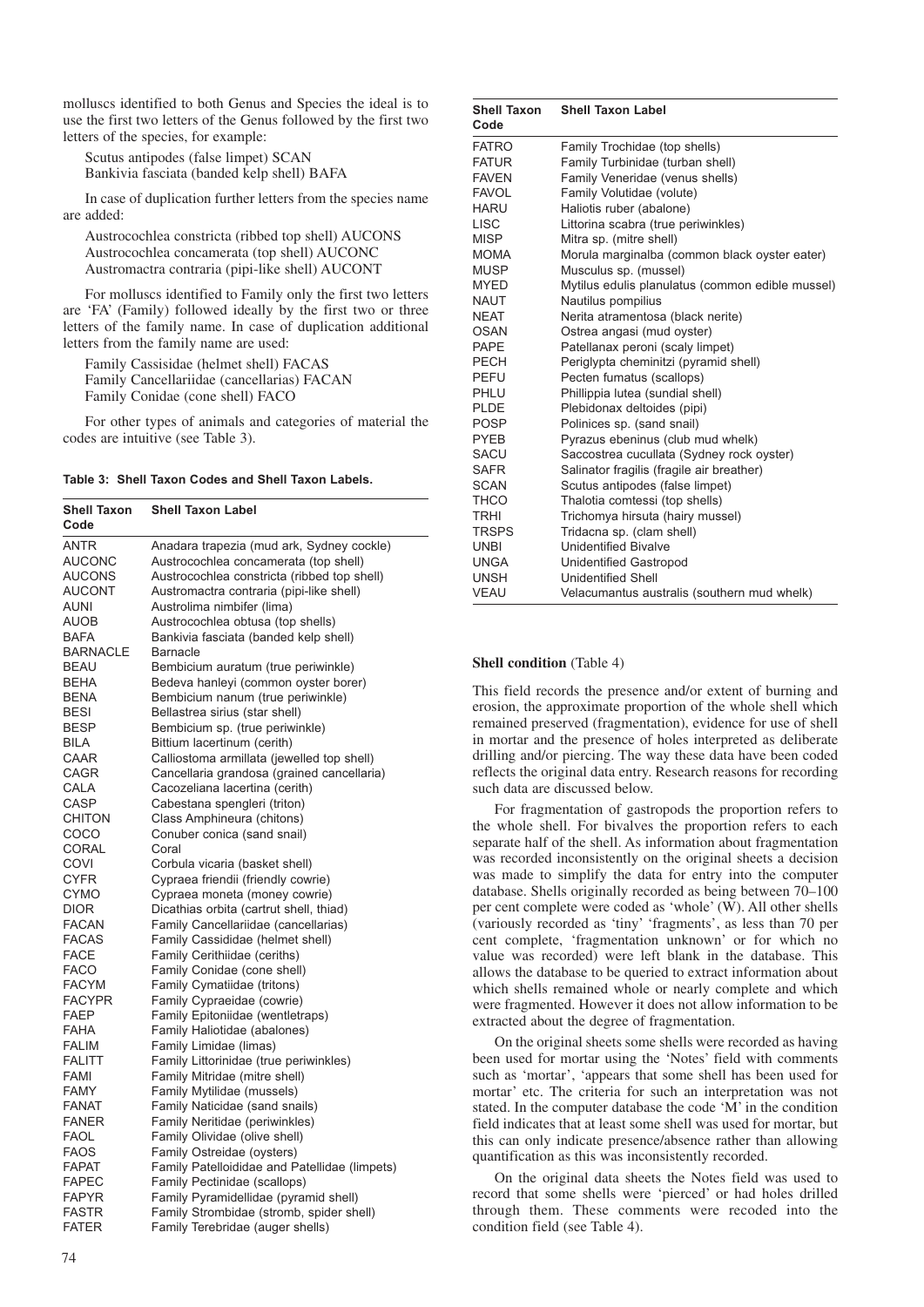#### **Table 4: Shell Condition Codes.**

| Code           | <b>Explanation</b>                                  |
|----------------|-----------------------------------------------------|
| в              | Shell is burned or charred                          |
| <b>B1</b>      | Slightly burned or charred                          |
| B <sub>2</sub> | Moderately burned or charred                        |
| B <sub>3</sub> | Heavily burned or charred                           |
| F.             | Shell is eroded                                     |
| F <sub>1</sub> | Slightly eroded                                     |
| E <sub>2</sub> | Moderately eroded                                   |
| E <sub>3</sub> | Heavily eroded                                      |
| W              | Whole or nearly complete shell (c.70-100% complete) |
| M              | Evidence of use of shell in mortar                  |
| P              | Pierced hole in shell                               |
|                | Drilled hole in shell                               |

## **Shell Taxon Label** (Table 3)

An explanatory label for each Shell Taxon Code used to generate tables and reports. The label combines a scientific and common name. These have been created to be more easily readable than the Shell Taxon Code.

#### **Shell Taxon Group**

An interpretative grouping based on the common name for each Family which allows individually recorded taxa to be grouped back together for analysis where appropriate or useful.

#### **Shell body shape**

Records the shape of the mollusc or other animal (e.g. gastropod, bivalve, chiton). This is relevant to quantification.

#### **Shell Sydney frequency**

This is based on Attenbrow's (1992) study of marine molluscs and similar forms of life from Aboriginal shell middens in the Sydney area and records the frequency of each Shell Taxon (i.e. dominant, common, rare or not recorded) across ten sites. These data are relevant to shell edibility as discussed below.

#### **Shell edibility**

Molluscs which are collected and sold for human consumption today, as regulated by the New South Wales government (e.g. http://www.oysterfarmers.asn.au/qap/nswsp.htm) are listed in the database as 'Good'. Many of these molluscs are also known from documentary sources to have been favoured for eating by British and other colonial settlers (e.g. Beckett 1984; Karskens 1999). Additional taxa which Attenbrow 1992 ranks as 'dominant' and 'common' in Aboriginal shell middens in the Sydney area are listed as 'edible' on the basis that these were favoured as food by Indigenous people and could also have been eaten by colonial settlers. All other molluscs and comparable forms of life are listed as having 'unknown' edibility. While none of these molluscs is poisonous many are very small or have other qualities (e.g. their flesh is tough and chewy) which make them less likely to have been collected as food. A few molluscs not native to the Sydney region have also been classified as 'edibility unknown'.

#### **Shell geographical distribution**

Local, tropical or unknown. Most molluscs found at the Quadrant site are known to occur in the Sydney region but a

few shells are tropical taxa which are thought likely to have been imported as collectors items, curios or ornaments.

## **POTENTIAL RESEARCH QUESTIONS AND MARINE MOLLUSCS**

Using the above system a range of data about marine molluscs and other 'shells' from the Quadrant excavations has been entered into a computer database and are now available for further analysis. To this extent the legislative requirements of recording this group of archaeological data to a 'basic minimum standard' have been met. A catalogue has been created. But how useful or meaningful is this catalogue for answering useful or interesting research questions? This requires a consideration of which questions might be addressed through a study of the Quadrant shell data in conjunction with other relevant archaeological and historical information. It also depends on which data were recorded and how.

Marine molluscs have the potential to answer several different kinds of questions. As they also occur naturally in the environment some of them may have nothing to do with human activity, so it's necessary to consider the likely origins of the shells and their potential to inform about different aspects of human behaviour. Possible origins for Quadrant shells include:

*Naturally occurring shell or beach deposits which have become accidentally incorporated into archaeological deposits.* 

This could be indicated by stratigraphy and other context information, but the range of taxa and size of the shells may also be relevant. For example Attenbrow (1992) notes that natural beach deposits contain a much wider range of shell types and sizes than Aboriginal shell middens. Analysis of the distribution and relative representation of different taxa across different types of archaeological contexts (e.g. house floors, wells, yard surfaces, drains, demolition rubble etc.) at Quadrant may provide some insights. However as no size data were recorded for the Quadrant shells this question cannot be fully addressed without further work. It might be possible to obtain data for average and maximum sizes for specific taxa from published literature which could be matched against the Quadrant shells using the database features. However as some taxa are very variable in size such an analysis would be inherently inaccurate. To answer this question effectively it would be necessary to go back to the shells and record this additional data.

## *In-situ Aboriginal shell midden deposits which remained undisturbed by later European activities.*

Stratigraphy and other context information is obviously essential here, including any finds of Indigenous artefacts and other items usually associated with shell middens (e.g. charcoal, bones of fish, sea birds and native faunas in a fragmentary condition). Preliminary results demonstrate considerable differences in the relative frequency of different mollusc taxa in the Quadrant samples compared to the pattern noted by Attenbrow (1992) for Aboriginal shell middens.

*Aboriginal shell midden deposits incorporated accidentally or deliberately into European contexts (e.g. ground disturbance for building works, mortar production, deliberate collecting activity of European inhabitants).* 

Answering this question relies heavily on the inter-pretation of stratigraphy and other archaeological information. Many of the Quadrant shells were recorded as having been used for mortar (i.e. they had mortar adhering to them). However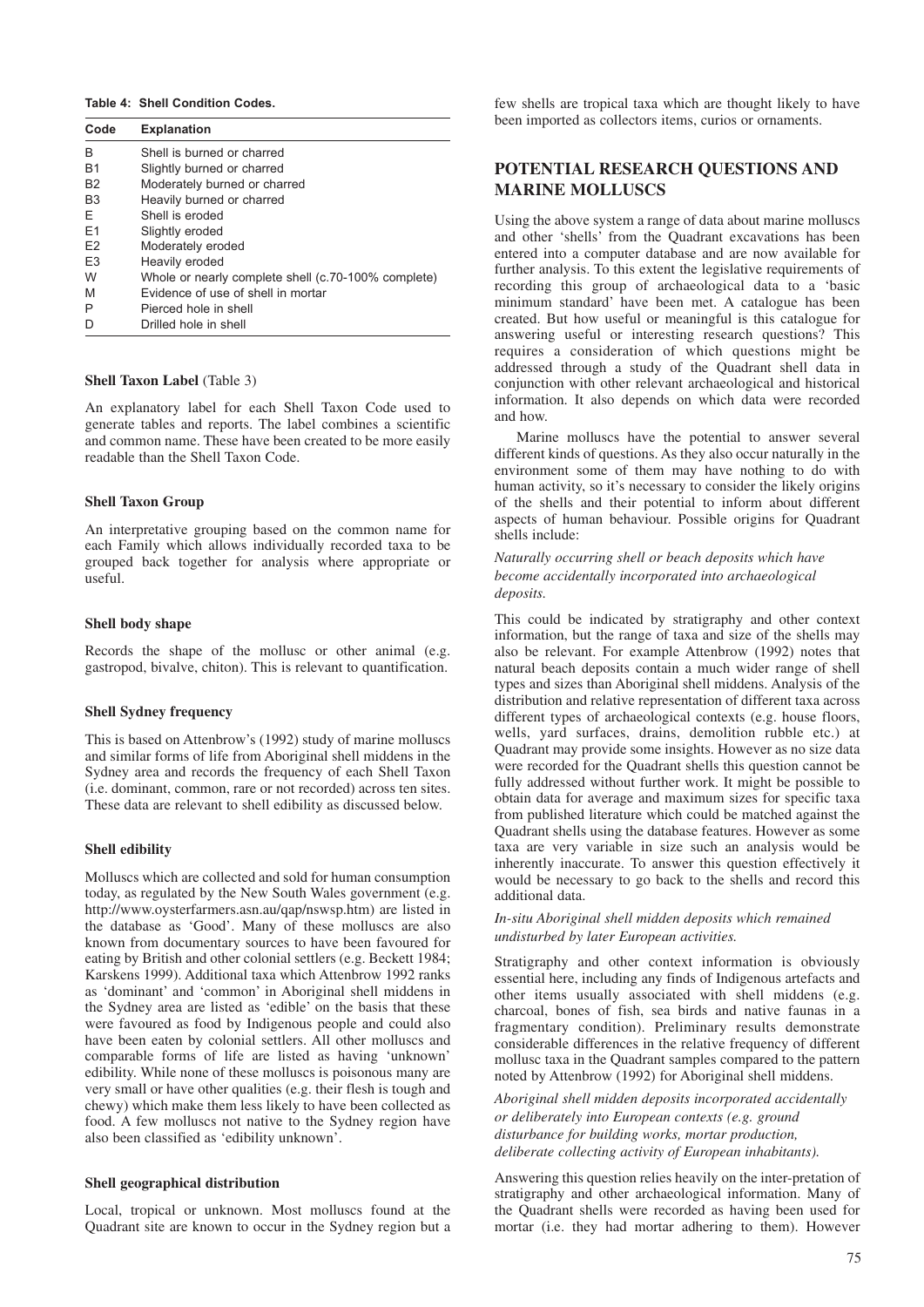inconsistent recording of these data have introduced a degree of ambiguity. Given the way data about mortar were recorded, only the presence of mortar in particular archaeological contexts can be determined. Clear criteria for establishing whether an individual shell fragment was used for mortar have yet to be established. These were not made explicit on the original manual data recording sheets and the degree to which mortar use was recorded or not also appears to depend on the diligence and observation skills of the individual recorder. For example one recorder seems to have observed mortar in a significant number of the samples they recorded, while another recorder hardly noted any even though the number and types of contexts they recorded were comparable. Fragmentation patterns may also be relevant to determining if shell was used for mortar. For example it could be a reasonable assumption that shells used in mortar were more fragmentary than shells used for food, although this would need to be established by further research. Yet the fragmentation data for the Quadrant shell were inconsistently recorded. It was only possible to divide shells into 'whole' or 'complete' (c.70–100 per cent of the shell remaining) or 'fragmented' (all other shells).

The source of the shell used for the mortar is hard to establish. In the early days of the colony there was not enough lime to make mortar so people collected shells, including many from Aboriginal shell middens, and ground these down and burnt them for this purpose (Proudfoot et al. 1991:39). Whether such conditions were likely to have applied to Quadrant requires further historical research. However this issue is relevant to interpretation of the Quadrant shell data in dietary terms. If shells from natural beach deposits and/or shell middens were brought into the site as mortar then this casts doubt on dietary inferences. Use of shell for mortar and how to recognise this in the archaeological record clearly requires further research.

## *Shells collected locally or purchased by the site's inhabitants from markets or vendors for food.*

This relies on determining that at least some shells were food remains rather than used for mortar. Archaeological context information and further documentary research is relevant, as well as features of the shells themselves including habitat information, relative representation of taxa interpreted as being more edible, and fragmentation patterns. The physical location of shells in the soil could also provide clues here. For example large piles of articulated or semi-articulated oysters and other favoured species found in close proximity to each other may provide evidence for the remains of meals. Detailed studies of shell size and growth rings could indicate that shells were collected and/or harvested from the same environment at the same time of year which could also provide information about their use as food. However such data was not recorded at this site and is not normally recorded for other comparable excavations.

A further set of related question concern which shells were favoured for food during different periods of site use and/or by different households, which may themselves reflect different socio-economic groups. This links through to questions about diet, economy and lifestyle as well as the changing environment and the development of a 'shellfish' economy which need to be addressed in conjunction with further archaeological and documentary research.

Such analysis will require detailed tabulation of the diversity of shell types by context type in conjunction with analysis of other faunal and artefactual evidence. Documentary research is needed to allow comparison of archaeological evidence with historically known common food shells which would be available from vendors or which could be easily collected in the surrounding environment.

*Shells from outside the Sydney region which were obtained by exchange (e.g. gifts, purchase, collector's items) as ornaments or curios.* 

Karskens (1999:143, 161) notes documentary and archaeological evidence for collection of 'exotic' shells, usually from tropical areas in the Pacific, for ornaments in houses in the Rocks district of Sydney in the nineteenth century. Habitat information is available for different taxa which indicates if shells were 'local' or 'tropical'. Tropical shells could be interpreted as collector's items or curios, which also depends on other archaeological context information.

A few shells were observed to have pierced or drilled holes through them which may be indicative of their use as jewellery. One shell was recorded to have been sawn through which may indicate use of shell as a raw material for manufacture of other artefacts. Such observations are interpretative. Shells sometimes have holes drilled through them by other animals and clear criteria need to be specified for determining whether holes and other marks are the product of deliberate human actions. Ideally these specimens should be re-examined and further research conducted to establish workable criteria for such interpretations.

# **DISCUSSION**

Further insight into a range of substantive and methodological questions will require further analysis of the Quadrant shell materials in conjunction with other members of the Quadrant team. However work conducted so far demonstrates several points about aspects of the archaeological research process which apply for large-scale urban excavations in Sydney conducted ahead of development.

Despite being designed and conducted in the absence of explicitly stated research questions, the initial data recorded about the Quadrant shells clearly conforms to a basic minimum standard. It provides a relatively accurate overview of the range and abundance of marine mollusc taxa from the site based on biological taxonomy from which other noncultural information can be gleaned (e.g. habitat and geographical distribution). Some cultural interpretation is also immediately possible (e.g. edibility, use of shell for mortar and ornaments) although some aspects of the data could have been better recorded.

To answer some questions it would be necessary to return to collected shells and record new data. Some data which was not recorded during excavation cannot now be retrieved (e.g. information about in-situ deposition of groups of related shells). It is also clear that answering many possible questions about and from the mollusc data requires prior and or concurrent interpretation of archaeological data (e.g. about the date and function of different contexts, the relative abundance of other dietary evidence and the presence of artefacts relevant to questions of diet and economy) as well as additional documentary research. As for all historical archaeology there is no point in using archaeological data to answer questions which are already well-understood from documents. The aim is to find contrasts between the different sources of evidence and/or use the archaeology to fill gaps in the documentary and historical records.

Further contextual analysis may also suggest that answering some questions from the shell data is not feasible and that some data already recorded in the database cannot be used or need not have been recorded. For example preliminary analysis of the Quadrant shell data by context shows that only some contexts contain a large enough sample of shells (by fragment count or weight) to merit further reliable discussion of the relative representation of different taxa. Had the size of